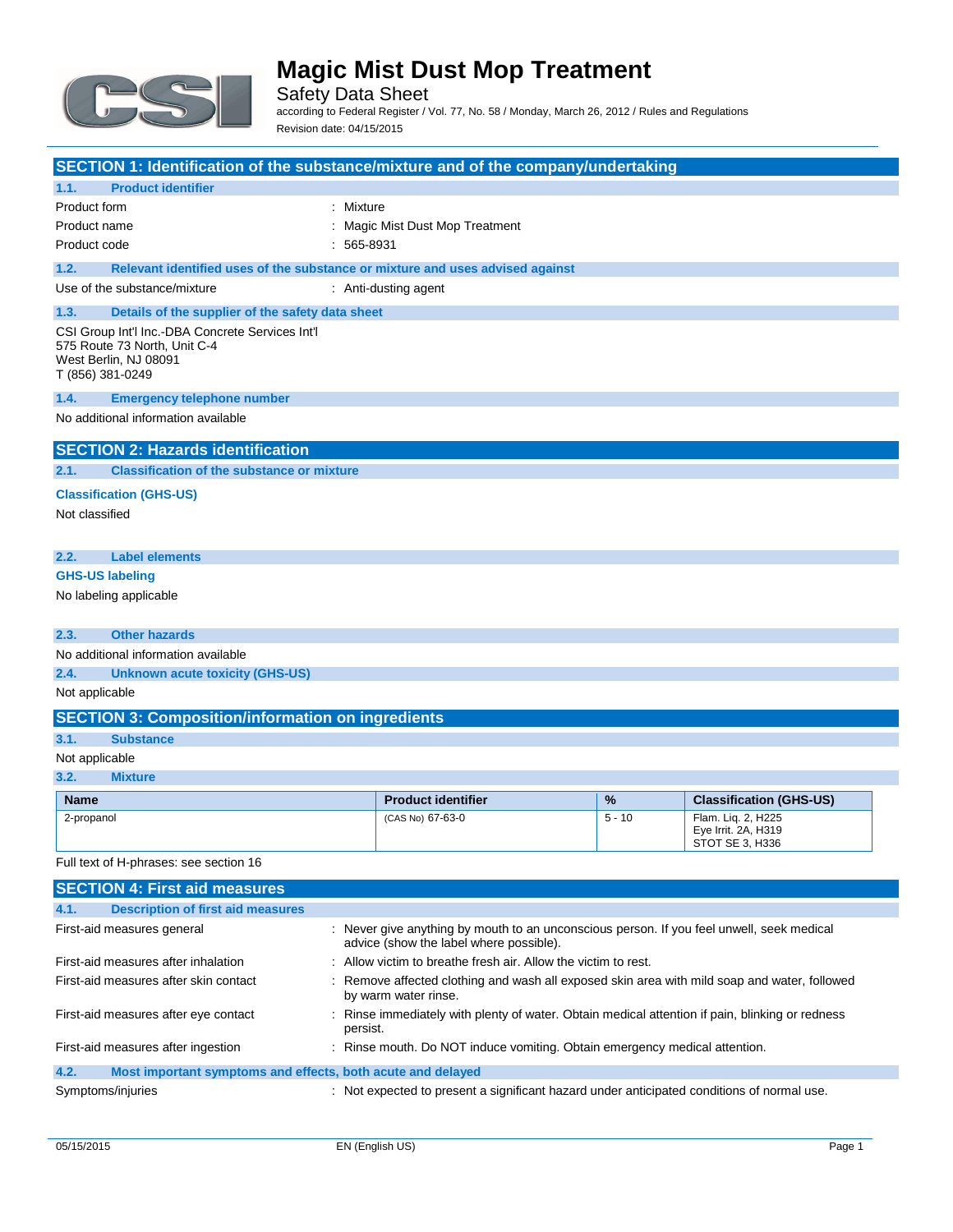Safety Data Sheet

according to Federal Register / Vol. 77, No. 58 / Monday, March 26, 2012 / Rules and Regulations

| 4.3.                                                                      | Indication of any immediate medical attention and special treatment needed                              |                                                                                                                                                                                                      |  |
|---------------------------------------------------------------------------|---------------------------------------------------------------------------------------------------------|------------------------------------------------------------------------------------------------------------------------------------------------------------------------------------------------------|--|
| No additional information available                                       |                                                                                                         |                                                                                                                                                                                                      |  |
| <b>SECTION 5: Firefighting measures</b>                                   |                                                                                                         |                                                                                                                                                                                                      |  |
| <b>Extinguishing media</b><br>5.1.                                        |                                                                                                         |                                                                                                                                                                                                      |  |
| Suitable extinguishing media                                              | : Foam. Dry powder. Carbon dioxide. Water spray. Sand.                                                  |                                                                                                                                                                                                      |  |
| Unsuitable extinguishing media                                            | : Do not use a heavy water stream.                                                                      |                                                                                                                                                                                                      |  |
| 5.2.                                                                      | Special hazards arising from the substance or mixture                                                   |                                                                                                                                                                                                      |  |
| No additional information available                                       |                                                                                                         |                                                                                                                                                                                                      |  |
| 5.3.<br><b>Advice for firefighters</b>                                    |                                                                                                         |                                                                                                                                                                                                      |  |
| Firefighting instructions                                                 |                                                                                                         | : Use water spray or fog for cooling exposed containers. Exercise caution when fighting any<br>chemical fire. Prevent fire-fighting water from entering environment.                                 |  |
| Protection during firefighting                                            |                                                                                                         | : Do not enter fire area without proper protective equipment, including respiratory protection.                                                                                                      |  |
| <b>SECTION 6: Accidental release measures</b>                             |                                                                                                         |                                                                                                                                                                                                      |  |
| 6.1.                                                                      | Personal precautions, protective equipment and emergency procedures                                     |                                                                                                                                                                                                      |  |
| 6.1.1.<br>For non-emergency personnel                                     |                                                                                                         |                                                                                                                                                                                                      |  |
| Emergency procedures                                                      | : Evacuate unnecessary personnel.                                                                       |                                                                                                                                                                                                      |  |
| 6.1.2.<br>For emergency responders                                        |                                                                                                         |                                                                                                                                                                                                      |  |
| Protective equipment                                                      | : Equip cleanup crew with proper protection.                                                            |                                                                                                                                                                                                      |  |
| Emergency procedures                                                      | : Ventilate area.                                                                                       |                                                                                                                                                                                                      |  |
| 6.2.<br><b>Environmental precautions</b>                                  |                                                                                                         |                                                                                                                                                                                                      |  |
|                                                                           | Prevent entry to sewers and public waters. Notify authorities if liquid enters sewers or public waters. |                                                                                                                                                                                                      |  |
| 6.3.                                                                      |                                                                                                         |                                                                                                                                                                                                      |  |
| Methods for cleaning up                                                   | Methods and material for containment and cleaning up                                                    | : Soak up spills with inert solids, such as clay or diatomaceous earth as soon as possible. Collect                                                                                                  |  |
|                                                                           | spillage. Store away from other materials.                                                              |                                                                                                                                                                                                      |  |
| 6.4.<br><b>Reference to other sections</b>                                |                                                                                                         |                                                                                                                                                                                                      |  |
| See Heading 8. Exposure controls and personal protection.                 |                                                                                                         |                                                                                                                                                                                                      |  |
| <b>SECTION 7: Handling and storage</b>                                    |                                                                                                         |                                                                                                                                                                                                      |  |
| <b>Precautions for safe handling</b><br>7.1.                              |                                                                                                         |                                                                                                                                                                                                      |  |
| Precautions for safe handling                                             | of vapor.                                                                                               | : Wash hands and other exposed areas with mild soap and water before eating, drinking or<br>smoking and when leaving work. Provide good ventilation in process area to prevent formation             |  |
| 7.2.                                                                      | Conditions for safe storage, including any incompatibilities                                            |                                                                                                                                                                                                      |  |
| Storage conditions                                                        | use.                                                                                                    | : Keep only in the original container in a cool, well ventilated place away from heat, hot surfaces,<br>sparks, open flame and other ignition sources. No smoking. Keep container closed when not in |  |
| Incompatible products                                                     | : Strong bases. Strong acids.                                                                           |                                                                                                                                                                                                      |  |
| Incompatible materials                                                    | : Sources of ignition. Direct sunlight.                                                                 |                                                                                                                                                                                                      |  |
| <b>Specific end use(s)</b><br>7.3.<br>No additional information available |                                                                                                         |                                                                                                                                                                                                      |  |
|                                                                           | <b>SECTION 8: Exposure controls/personal protection</b>                                                 |                                                                                                                                                                                                      |  |
| 8.1.<br><b>Control parameters</b>                                         |                                                                                                         |                                                                                                                                                                                                      |  |
| <b>Magic Mist Dust Mop Treatment</b>                                      |                                                                                                         |                                                                                                                                                                                                      |  |
| <b>ACGIH</b>                                                              | Not applicable                                                                                          |                                                                                                                                                                                                      |  |
| <b>OSHA</b>                                                               | Not applicable                                                                                          |                                                                                                                                                                                                      |  |
|                                                                           |                                                                                                         |                                                                                                                                                                                                      |  |
| 2-propanol (67-63-0)                                                      |                                                                                                         |                                                                                                                                                                                                      |  |
| <b>ACGIH</b>                                                              | ACGIH TWA (ppm)                                                                                         | 200 ppm                                                                                                                                                                                              |  |
| <b>ACGIH</b>                                                              | ACGIH STEL (ppm)                                                                                        | 200 ppm                                                                                                                                                                                              |  |
|                                                                           | Remark (ACGIH)                                                                                          | Eye & URT irr; CNS impair                                                                                                                                                                            |  |
| <b>ACGIH</b>                                                              |                                                                                                         |                                                                                                                                                                                                      |  |
| <b>OSHA</b>                                                               | OSHA PEL (TWA) (mg/m <sup>3</sup> )                                                                     | 980 mg/m <sup>3</sup>                                                                                                                                                                                |  |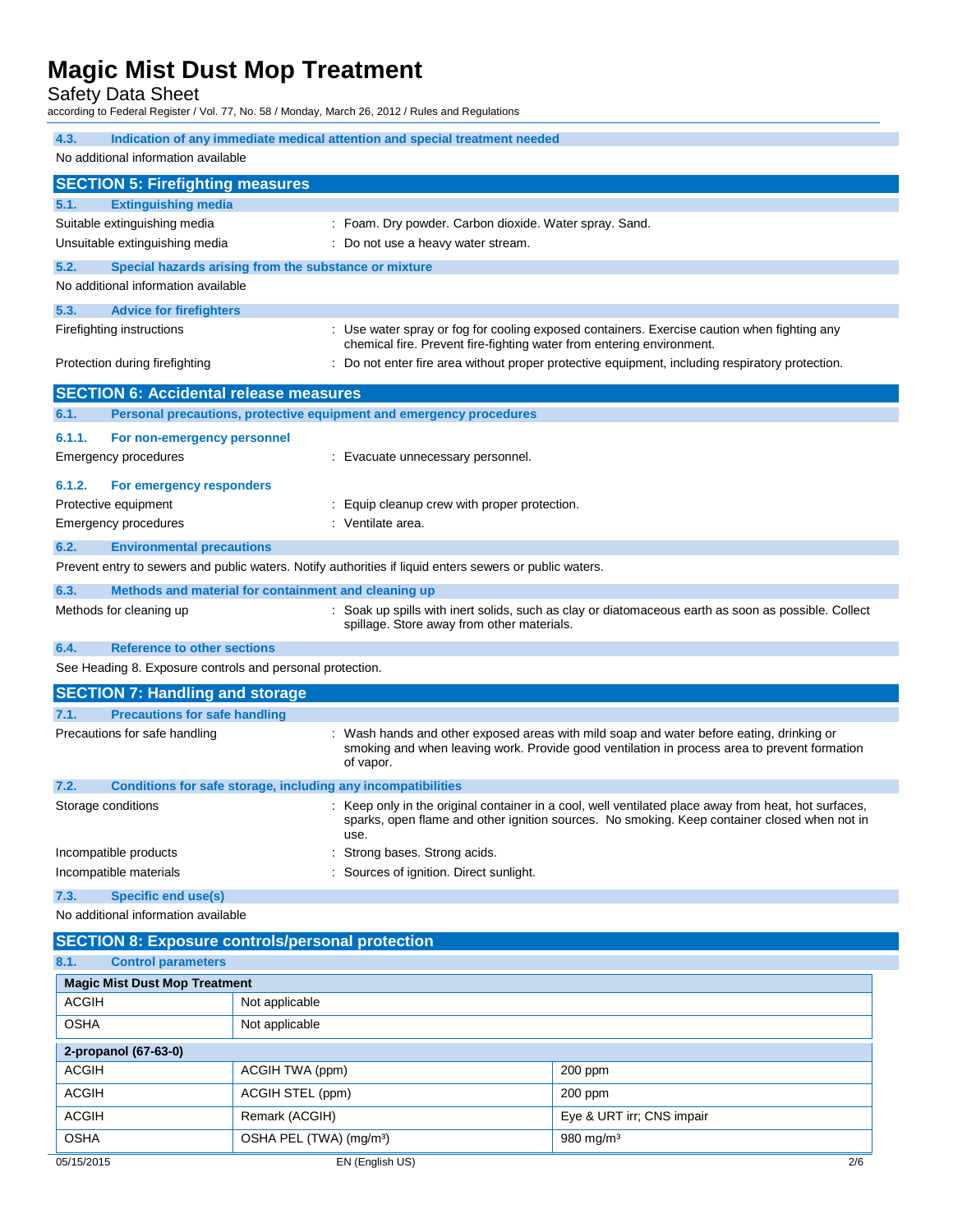Safety Data Sheet

according to Federal Register / Vol. 77, No. 58 / Monday, March 26, 2012 / Rules and Regulations

| 2-propanol (67-63-0)                                          |                                                                                                              |         |
|---------------------------------------------------------------|--------------------------------------------------------------------------------------------------------------|---------|
| <b>OSHA</b><br>OSHA PEL (TWA) (ppm)                           |                                                                                                              | 400 ppm |
|                                                               |                                                                                                              |         |
| 8.2.<br><b>Exposure controls</b>                              |                                                                                                              |         |
| Personal protective equipment                                 | : Avoid all unnecessary exposure.                                                                            |         |
|                                                               |                                                                                                              |         |
| Hand protection                                               | : Wear protective gloves/eye protection/face protection protective gloves.                                   |         |
| Eye protection                                                | : Chemical goggles or safety glasses.                                                                        |         |
| Respiratory protection                                        | : Wear appropriate mask.                                                                                     |         |
| Other information                                             | Do not eat, drink or smoke during use.                                                                       |         |
| <b>SECTION 9: Physical and chemical properties</b>            |                                                                                                              |         |
| Information on basic physical and chemical properties<br>9.1. |                                                                                                              |         |
| Physical state                                                | : Liquid                                                                                                     |         |
| Color                                                         | : clear                                                                                                      |         |
| Odor                                                          | Solvent                                                                                                      |         |
| Odor threshold                                                | No data available                                                                                            |         |
| рH                                                            | $: 7 - 7.5$                                                                                                  |         |
| Melting point                                                 | : No data available                                                                                          |         |
| Freezing point                                                | No data available                                                                                            |         |
| Boiling point                                                 | 212 - 220 °F                                                                                                 |         |
| Flash point                                                   | : $\geq 200$ °F                                                                                              |         |
| Relative evaporation rate (butyl acetate=1)                   | : No data available                                                                                          |         |
| Flammability (solid, gas)                                     | No data available                                                                                            |         |
| <b>Explosion limits</b>                                       | No data available                                                                                            |         |
| <b>Explosive properties</b>                                   | No data available                                                                                            |         |
| Oxidizing properties                                          | No data available                                                                                            |         |
| Vapor pressure                                                | No data available                                                                                            |         |
| Relative density                                              | : 0.99                                                                                                       |         |
| Relative vapor density at 20 °C                               | Same as water                                                                                                |         |
| Solubility                                                    | Soluble in water.<br>Water: Solubility in water of component(s) of the mixture :<br>$\cdot$ :<br>$\bullet$ : |         |
| Log Pow                                                       | No data available                                                                                            |         |
| Log Kow                                                       | No data available                                                                                            |         |
| Auto-ignition temperature                                     | No data available                                                                                            |         |
| Decomposition temperature                                     | No data available                                                                                            |         |
| Viscosity                                                     | No data available                                                                                            |         |
| Viscosity, kinematic                                          | No data available                                                                                            |         |
| Viscosity, dynamic                                            | : No data available                                                                                          |         |

#### **9.2. Other information**

No additional information available

|                  | <b>SECTION 10: Stability and reactivity</b>          |
|------------------|------------------------------------------------------|
| 10.1.            | <b>Reactivity</b>                                    |
|                  | No additional information available                  |
| 10.2.            | <b>Chemical stability</b>                            |
|                  | Stable under normal conditions. Not established.     |
| 10.3.            | <b>Possibility of hazardous reactions</b>            |
| Not established. |                                                      |
| 10.4.            | <b>Conditions to avoid</b>                           |
|                  | Direct sunlight. Extremely high or low temperatures. |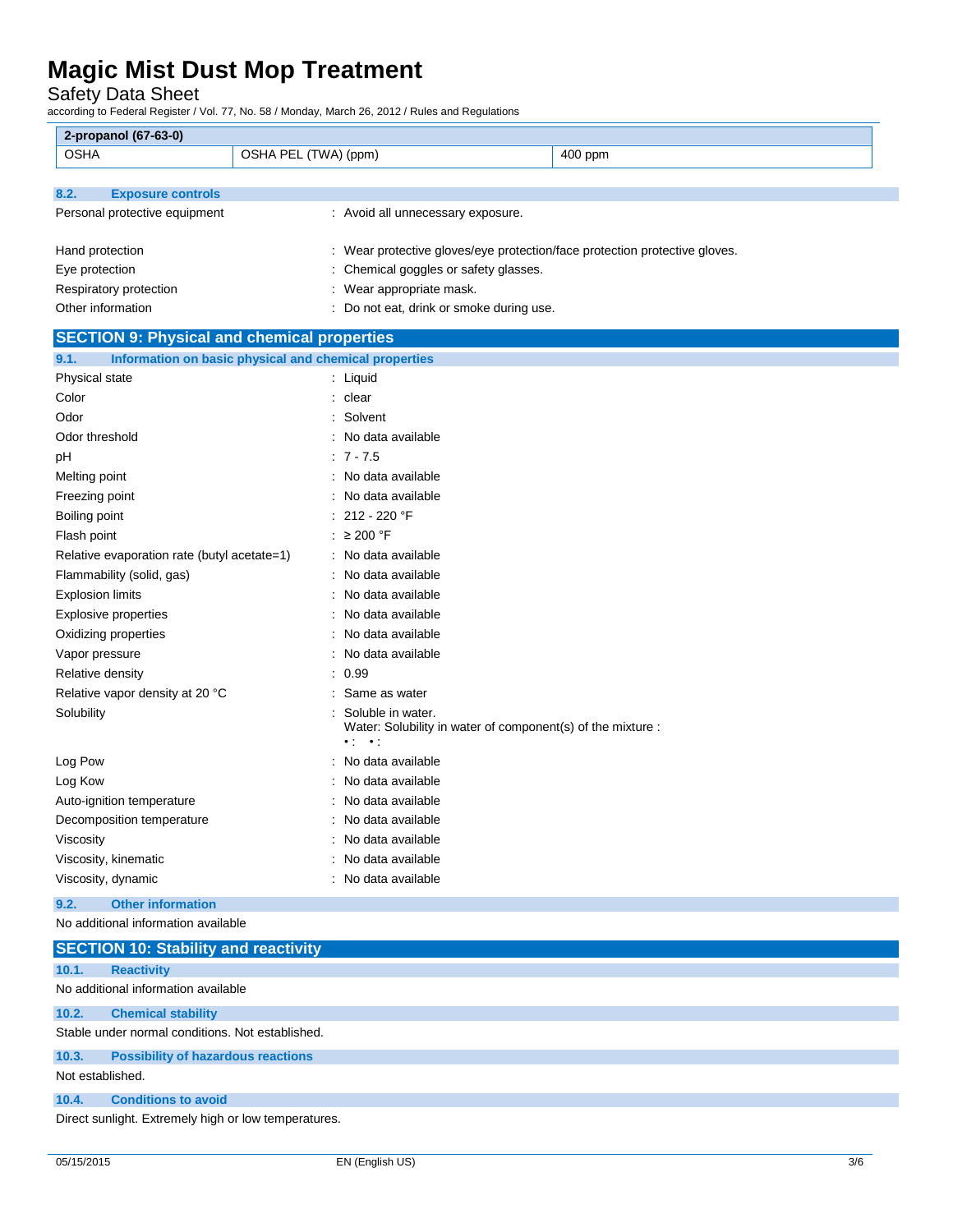Safety Data Sheet

according to Federal Register / Vol. 77, No. 58 / Monday, March 26, 2012 / Rules and Regulations

| 10.5. | Incompatible materials                       |
|-------|----------------------------------------------|
|       |                                              |
|       | Strong acids. Strong bases.                  |
|       |                                              |
| 10.6. | <b>Hazardous decomposition products</b>      |
|       | Fume, Carbon monoxide, Carbon dioxide,       |
|       |                                              |
|       | <b>SECTION 11: Toxicological information</b> |
|       |                                              |
| AA    | Information on textenionisal effects         |

### **11.1. Information on toxicological effects**

Acute toxicity in the contract of the classified in the classified in the classified in the classified in the classified in the classified in the classified in the contract of the contract of the contract of the contract o

| 2-propanol (67-63-0)                                   |                                                                                                    |
|--------------------------------------------------------|----------------------------------------------------------------------------------------------------|
| LD50 oral rat                                          | 5045 mg/kg (Rat; OECD 401: Acute Oral Toxicity; Experimental value; 5840 mg/kg<br>bodyweight; Rat) |
| LD50 dermal rabbit                                     | 12870 mg/kg (Rabbit; Experimental value; Equivalent or similar to OECD 402; 16.4; Rabbit)          |
| LC50 inhalation rat (mg/l)                             | 73 mg/l/4h (Rat)                                                                                   |
| ATE US (oral)                                          | 5045.000 mg/kg body weight                                                                         |
| ATE US (dermal)                                        | 12870.000 mg/kg body weight                                                                        |
| ATE US (vapors)                                        | 73.000 mg/l/4h                                                                                     |
| ATE US (dust, mist)                                    | 73.000 mg/l/4h                                                                                     |
| Skin corrosion/irritation                              | : Not classified                                                                                   |
|                                                        | pH: 7 - 7.5                                                                                        |
| Serious eye damage/irritation                          | Not classified                                                                                     |
|                                                        | pH: 7 - 7.5                                                                                        |
| Respiratory or skin sensitization                      | Not classified                                                                                     |
| Germ cell mutagenicity                                 | Not classified                                                                                     |
| Carcinogenicity                                        | Not classified                                                                                     |
| 2-propanol (67-63-0)                                   |                                                                                                    |
| IARC group                                             | 3 - Not classifiable                                                                               |
| Reproductive toxicity                                  | Not classified                                                                                     |
| Specific target organ toxicity (single exposure)       | : Not classified                                                                                   |
| Specific target organ toxicity (repeated<br>exposure)  | : Not classified                                                                                   |
| Aspiration hazard                                      | : Not classified                                                                                   |
| Potential Adverse human health effects and<br>symptoms | : Based on available data, the classification criteria are not met.                                |

| <b>SECTION 12: Ecological information</b> |  |
|-------------------------------------------|--|
|-------------------------------------------|--|

**12.1. Toxicity**

| 2-propanol (67-63-0)                               |                                                                                                                                                                           |  |
|----------------------------------------------------|---------------------------------------------------------------------------------------------------------------------------------------------------------------------------|--|
| LC50 fish 1                                        | 4200 mg/l (96 h; Rasbora heteromorpha; Flow-through system)                                                                                                               |  |
| EC50 Daphnia 1<br>10000 mg/l (48 h; Daphnia magna) |                                                                                                                                                                           |  |
| $LC50$ fish 2                                      | 9640 mg/l (96 h; Pimephales promelas; Lethal)                                                                                                                             |  |
| EC50 Daphnia 2                                     | 13299 mg/l (48 h; Daphnia magna)                                                                                                                                          |  |
| Threshold limit algae 1                            | > 1000 mg/l (72 h; Scenedesmus subspicatus; Growth rate)                                                                                                                  |  |
| Threshold limit algae 2                            | 1800 mg/l (72 h; Algae; Cell numbers)                                                                                                                                     |  |
| 12.2.<br><b>Persistence and degradability</b>      |                                                                                                                                                                           |  |
| <b>Magic Mist Dust Mop Treatment</b>               |                                                                                                                                                                           |  |
| Persistence and degradability<br>Not established.  |                                                                                                                                                                           |  |
| 2-propanol (67-63-0)                               |                                                                                                                                                                           |  |
| Persistence and degradability                      | Readily biodegradable in water. Biodegradable in the soil. Biodegradable in the soil under<br>anaerobic conditions. No (test)data on mobility of the substance available. |  |
| Biochemical oxygen demand (BOD)                    | 1.19 g $O_2$ /g substance                                                                                                                                                 |  |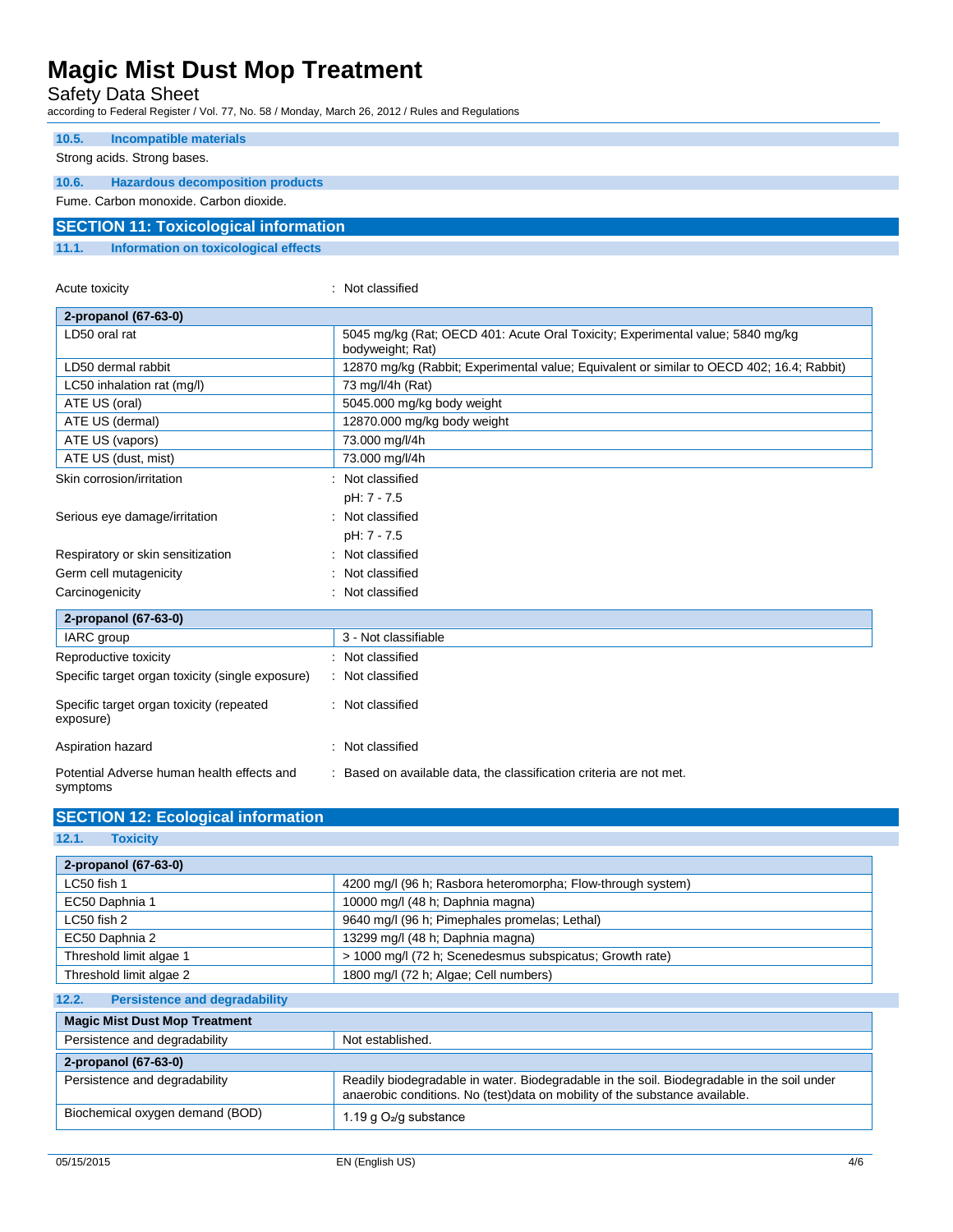### Safety Data Sheet

according to Federal Register / Vol. 77, No. 58 / Monday, March 26, 2012 / Rules and Regulations

| 2-propanol (67-63-0)<br>Chemical oxygen demand (COD)<br>2.23 g O <sub>2</sub> /g substance<br>ThOD<br>2.40 g O <sub>2</sub> /g substance<br>0.49 % ThOD<br>BOD (% of ThOD)<br>12.3.<br><b>Bioaccumulative potential</b><br><b>Magic Mist Dust Mop Treatment</b><br>Bioaccumulative potential<br>Not established.<br>2-propanol (67-63-0)<br>Log Pow<br>0.05 (Experimental value)<br>Bioaccumulative potential<br>Low potential for bioaccumulation (Log Kow < 4).<br>12.4.<br><b>Mobility in soil</b><br>2-propanol (67-63-0)<br>0.021 N/m (25 °C)<br>Surface tension<br><b>Other adverse effects</b><br>12.5.<br>: No known ecological damage caused by this product.<br>Effect on the global warming<br>Other information<br>: Avoid release to the environment.<br><b>SECTION 13: Disposal considerations</b><br>13.1.<br><b>Waste treatment methods</b><br>Waste disposal recommendations<br>: Dispose in a safe manner in accordance with local/national regulations.<br>: Avoid release to the environment.<br>Ecology - waste materials<br><b>SECTION 14: Transport information</b><br><b>Department of Transportation (DOT)</b><br>In accordance with DOT<br>Not regulated for transport<br><b>Additional information</b><br>Other information<br>: No supplementary information available.<br><b>ADR</b><br>No additional information available<br><b>Transport by sea</b><br>No additional information available<br>Air transport<br>No additional information available<br><b>SECTION 15: Regulatory information</b><br>15.1. US Federal regulations<br>2-propanol (67-63-0)<br>Listed on the United States TSCA (Toxic Substances Control Act) inventory<br>Listed on United States SARA Section 313<br>15.2. International regulations<br><b>CANADA</b><br>No additional information available<br><b>EU-Regulations</b><br>No additional information available<br>Classification according to Regulation (EC) No. 1272/2008 [CLP] |                                     |  |
|------------------------------------------------------------------------------------------------------------------------------------------------------------------------------------------------------------------------------------------------------------------------------------------------------------------------------------------------------------------------------------------------------------------------------------------------------------------------------------------------------------------------------------------------------------------------------------------------------------------------------------------------------------------------------------------------------------------------------------------------------------------------------------------------------------------------------------------------------------------------------------------------------------------------------------------------------------------------------------------------------------------------------------------------------------------------------------------------------------------------------------------------------------------------------------------------------------------------------------------------------------------------------------------------------------------------------------------------------------------------------------------------------------------------------------------------------------------------------------------------------------------------------------------------------------------------------------------------------------------------------------------------------------------------------------------------------------------------------------------------------------------------------------------------------------------------------------------------------------------------------------------------------------------------------------------------|-------------------------------------|--|
|                                                                                                                                                                                                                                                                                                                                                                                                                                                                                                                                                                                                                                                                                                                                                                                                                                                                                                                                                                                                                                                                                                                                                                                                                                                                                                                                                                                                                                                                                                                                                                                                                                                                                                                                                                                                                                                                                                                                                |                                     |  |
|                                                                                                                                                                                                                                                                                                                                                                                                                                                                                                                                                                                                                                                                                                                                                                                                                                                                                                                                                                                                                                                                                                                                                                                                                                                                                                                                                                                                                                                                                                                                                                                                                                                                                                                                                                                                                                                                                                                                                |                                     |  |
|                                                                                                                                                                                                                                                                                                                                                                                                                                                                                                                                                                                                                                                                                                                                                                                                                                                                                                                                                                                                                                                                                                                                                                                                                                                                                                                                                                                                                                                                                                                                                                                                                                                                                                                                                                                                                                                                                                                                                |                                     |  |
|                                                                                                                                                                                                                                                                                                                                                                                                                                                                                                                                                                                                                                                                                                                                                                                                                                                                                                                                                                                                                                                                                                                                                                                                                                                                                                                                                                                                                                                                                                                                                                                                                                                                                                                                                                                                                                                                                                                                                |                                     |  |
|                                                                                                                                                                                                                                                                                                                                                                                                                                                                                                                                                                                                                                                                                                                                                                                                                                                                                                                                                                                                                                                                                                                                                                                                                                                                                                                                                                                                                                                                                                                                                                                                                                                                                                                                                                                                                                                                                                                                                |                                     |  |
|                                                                                                                                                                                                                                                                                                                                                                                                                                                                                                                                                                                                                                                                                                                                                                                                                                                                                                                                                                                                                                                                                                                                                                                                                                                                                                                                                                                                                                                                                                                                                                                                                                                                                                                                                                                                                                                                                                                                                |                                     |  |
|                                                                                                                                                                                                                                                                                                                                                                                                                                                                                                                                                                                                                                                                                                                                                                                                                                                                                                                                                                                                                                                                                                                                                                                                                                                                                                                                                                                                                                                                                                                                                                                                                                                                                                                                                                                                                                                                                                                                                |                                     |  |
|                                                                                                                                                                                                                                                                                                                                                                                                                                                                                                                                                                                                                                                                                                                                                                                                                                                                                                                                                                                                                                                                                                                                                                                                                                                                                                                                                                                                                                                                                                                                                                                                                                                                                                                                                                                                                                                                                                                                                |                                     |  |
|                                                                                                                                                                                                                                                                                                                                                                                                                                                                                                                                                                                                                                                                                                                                                                                                                                                                                                                                                                                                                                                                                                                                                                                                                                                                                                                                                                                                                                                                                                                                                                                                                                                                                                                                                                                                                                                                                                                                                |                                     |  |
|                                                                                                                                                                                                                                                                                                                                                                                                                                                                                                                                                                                                                                                                                                                                                                                                                                                                                                                                                                                                                                                                                                                                                                                                                                                                                                                                                                                                                                                                                                                                                                                                                                                                                                                                                                                                                                                                                                                                                |                                     |  |
|                                                                                                                                                                                                                                                                                                                                                                                                                                                                                                                                                                                                                                                                                                                                                                                                                                                                                                                                                                                                                                                                                                                                                                                                                                                                                                                                                                                                                                                                                                                                                                                                                                                                                                                                                                                                                                                                                                                                                |                                     |  |
|                                                                                                                                                                                                                                                                                                                                                                                                                                                                                                                                                                                                                                                                                                                                                                                                                                                                                                                                                                                                                                                                                                                                                                                                                                                                                                                                                                                                                                                                                                                                                                                                                                                                                                                                                                                                                                                                                                                                                |                                     |  |
|                                                                                                                                                                                                                                                                                                                                                                                                                                                                                                                                                                                                                                                                                                                                                                                                                                                                                                                                                                                                                                                                                                                                                                                                                                                                                                                                                                                                                                                                                                                                                                                                                                                                                                                                                                                                                                                                                                                                                |                                     |  |
|                                                                                                                                                                                                                                                                                                                                                                                                                                                                                                                                                                                                                                                                                                                                                                                                                                                                                                                                                                                                                                                                                                                                                                                                                                                                                                                                                                                                                                                                                                                                                                                                                                                                                                                                                                                                                                                                                                                                                |                                     |  |
|                                                                                                                                                                                                                                                                                                                                                                                                                                                                                                                                                                                                                                                                                                                                                                                                                                                                                                                                                                                                                                                                                                                                                                                                                                                                                                                                                                                                                                                                                                                                                                                                                                                                                                                                                                                                                                                                                                                                                |                                     |  |
|                                                                                                                                                                                                                                                                                                                                                                                                                                                                                                                                                                                                                                                                                                                                                                                                                                                                                                                                                                                                                                                                                                                                                                                                                                                                                                                                                                                                                                                                                                                                                                                                                                                                                                                                                                                                                                                                                                                                                |                                     |  |
|                                                                                                                                                                                                                                                                                                                                                                                                                                                                                                                                                                                                                                                                                                                                                                                                                                                                                                                                                                                                                                                                                                                                                                                                                                                                                                                                                                                                                                                                                                                                                                                                                                                                                                                                                                                                                                                                                                                                                |                                     |  |
|                                                                                                                                                                                                                                                                                                                                                                                                                                                                                                                                                                                                                                                                                                                                                                                                                                                                                                                                                                                                                                                                                                                                                                                                                                                                                                                                                                                                                                                                                                                                                                                                                                                                                                                                                                                                                                                                                                                                                |                                     |  |
|                                                                                                                                                                                                                                                                                                                                                                                                                                                                                                                                                                                                                                                                                                                                                                                                                                                                                                                                                                                                                                                                                                                                                                                                                                                                                                                                                                                                                                                                                                                                                                                                                                                                                                                                                                                                                                                                                                                                                |                                     |  |
|                                                                                                                                                                                                                                                                                                                                                                                                                                                                                                                                                                                                                                                                                                                                                                                                                                                                                                                                                                                                                                                                                                                                                                                                                                                                                                                                                                                                                                                                                                                                                                                                                                                                                                                                                                                                                                                                                                                                                |                                     |  |
|                                                                                                                                                                                                                                                                                                                                                                                                                                                                                                                                                                                                                                                                                                                                                                                                                                                                                                                                                                                                                                                                                                                                                                                                                                                                                                                                                                                                                                                                                                                                                                                                                                                                                                                                                                                                                                                                                                                                                |                                     |  |
|                                                                                                                                                                                                                                                                                                                                                                                                                                                                                                                                                                                                                                                                                                                                                                                                                                                                                                                                                                                                                                                                                                                                                                                                                                                                                                                                                                                                                                                                                                                                                                                                                                                                                                                                                                                                                                                                                                                                                |                                     |  |
|                                                                                                                                                                                                                                                                                                                                                                                                                                                                                                                                                                                                                                                                                                                                                                                                                                                                                                                                                                                                                                                                                                                                                                                                                                                                                                                                                                                                                                                                                                                                                                                                                                                                                                                                                                                                                                                                                                                                                |                                     |  |
|                                                                                                                                                                                                                                                                                                                                                                                                                                                                                                                                                                                                                                                                                                                                                                                                                                                                                                                                                                                                                                                                                                                                                                                                                                                                                                                                                                                                                                                                                                                                                                                                                                                                                                                                                                                                                                                                                                                                                |                                     |  |
|                                                                                                                                                                                                                                                                                                                                                                                                                                                                                                                                                                                                                                                                                                                                                                                                                                                                                                                                                                                                                                                                                                                                                                                                                                                                                                                                                                                                                                                                                                                                                                                                                                                                                                                                                                                                                                                                                                                                                |                                     |  |
|                                                                                                                                                                                                                                                                                                                                                                                                                                                                                                                                                                                                                                                                                                                                                                                                                                                                                                                                                                                                                                                                                                                                                                                                                                                                                                                                                                                                                                                                                                                                                                                                                                                                                                                                                                                                                                                                                                                                                |                                     |  |
|                                                                                                                                                                                                                                                                                                                                                                                                                                                                                                                                                                                                                                                                                                                                                                                                                                                                                                                                                                                                                                                                                                                                                                                                                                                                                                                                                                                                                                                                                                                                                                                                                                                                                                                                                                                                                                                                                                                                                |                                     |  |
|                                                                                                                                                                                                                                                                                                                                                                                                                                                                                                                                                                                                                                                                                                                                                                                                                                                                                                                                                                                                                                                                                                                                                                                                                                                                                                                                                                                                                                                                                                                                                                                                                                                                                                                                                                                                                                                                                                                                                |                                     |  |
|                                                                                                                                                                                                                                                                                                                                                                                                                                                                                                                                                                                                                                                                                                                                                                                                                                                                                                                                                                                                                                                                                                                                                                                                                                                                                                                                                                                                                                                                                                                                                                                                                                                                                                                                                                                                                                                                                                                                                |                                     |  |
|                                                                                                                                                                                                                                                                                                                                                                                                                                                                                                                                                                                                                                                                                                                                                                                                                                                                                                                                                                                                                                                                                                                                                                                                                                                                                                                                                                                                                                                                                                                                                                                                                                                                                                                                                                                                                                                                                                                                                |                                     |  |
|                                                                                                                                                                                                                                                                                                                                                                                                                                                                                                                                                                                                                                                                                                                                                                                                                                                                                                                                                                                                                                                                                                                                                                                                                                                                                                                                                                                                                                                                                                                                                                                                                                                                                                                                                                                                                                                                                                                                                |                                     |  |
|                                                                                                                                                                                                                                                                                                                                                                                                                                                                                                                                                                                                                                                                                                                                                                                                                                                                                                                                                                                                                                                                                                                                                                                                                                                                                                                                                                                                                                                                                                                                                                                                                                                                                                                                                                                                                                                                                                                                                |                                     |  |
|                                                                                                                                                                                                                                                                                                                                                                                                                                                                                                                                                                                                                                                                                                                                                                                                                                                                                                                                                                                                                                                                                                                                                                                                                                                                                                                                                                                                                                                                                                                                                                                                                                                                                                                                                                                                                                                                                                                                                |                                     |  |
|                                                                                                                                                                                                                                                                                                                                                                                                                                                                                                                                                                                                                                                                                                                                                                                                                                                                                                                                                                                                                                                                                                                                                                                                                                                                                                                                                                                                                                                                                                                                                                                                                                                                                                                                                                                                                                                                                                                                                |                                     |  |
|                                                                                                                                                                                                                                                                                                                                                                                                                                                                                                                                                                                                                                                                                                                                                                                                                                                                                                                                                                                                                                                                                                                                                                                                                                                                                                                                                                                                                                                                                                                                                                                                                                                                                                                                                                                                                                                                                                                                                |                                     |  |
|                                                                                                                                                                                                                                                                                                                                                                                                                                                                                                                                                                                                                                                                                                                                                                                                                                                                                                                                                                                                                                                                                                                                                                                                                                                                                                                                                                                                                                                                                                                                                                                                                                                                                                                                                                                                                                                                                                                                                |                                     |  |
|                                                                                                                                                                                                                                                                                                                                                                                                                                                                                                                                                                                                                                                                                                                                                                                                                                                                                                                                                                                                                                                                                                                                                                                                                                                                                                                                                                                                                                                                                                                                                                                                                                                                                                                                                                                                                                                                                                                                                |                                     |  |
|                                                                                                                                                                                                                                                                                                                                                                                                                                                                                                                                                                                                                                                                                                                                                                                                                                                                                                                                                                                                                                                                                                                                                                                                                                                                                                                                                                                                                                                                                                                                                                                                                                                                                                                                                                                                                                                                                                                                                |                                     |  |
|                                                                                                                                                                                                                                                                                                                                                                                                                                                                                                                                                                                                                                                                                                                                                                                                                                                                                                                                                                                                                                                                                                                                                                                                                                                                                                                                                                                                                                                                                                                                                                                                                                                                                                                                                                                                                                                                                                                                                | No additional information available |  |